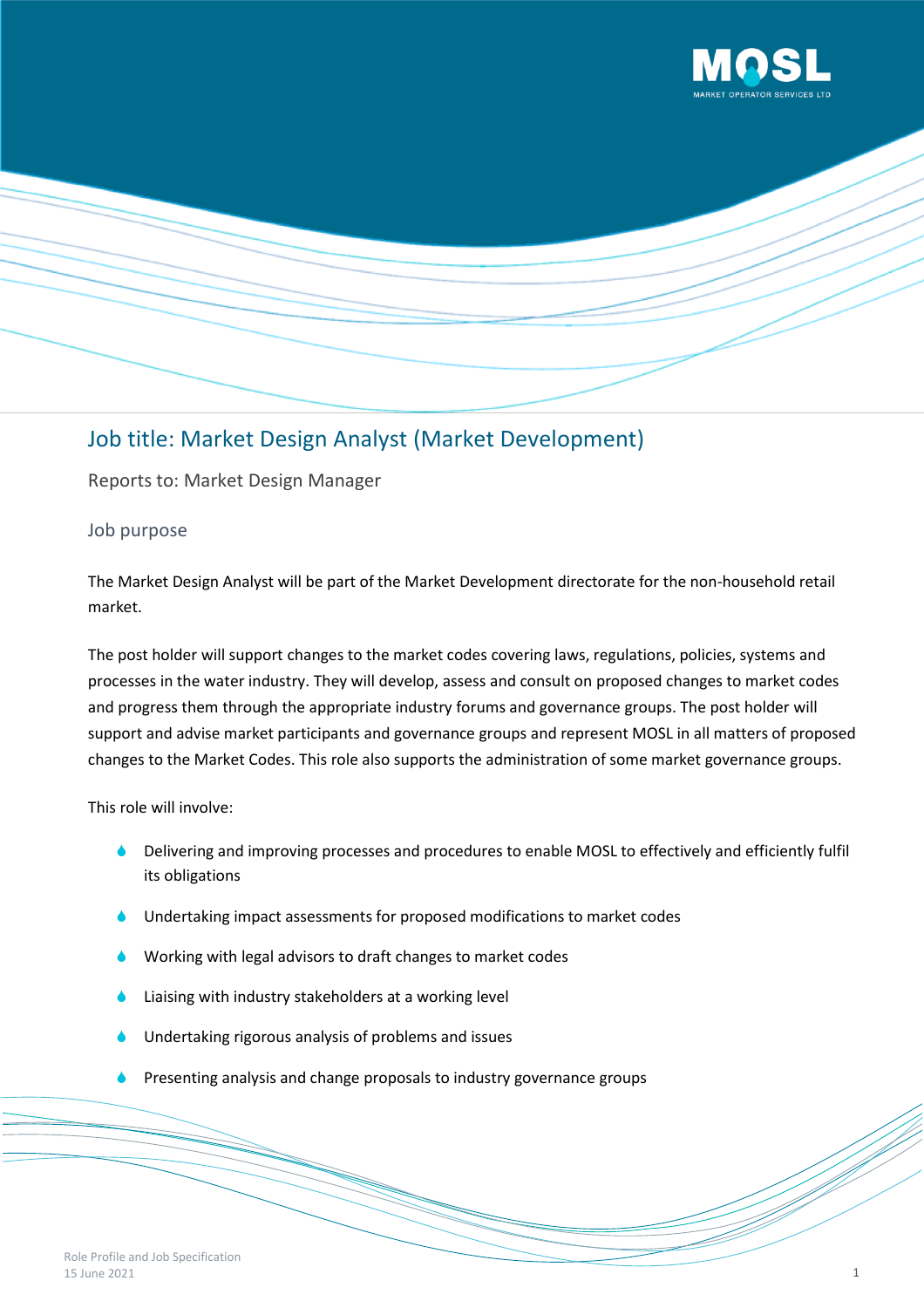

- Supporting market participants to understand market arrangements at a detailed level, including through direct involvement
- Being flexible with a willingness to take on new challenges.

## Scope of job

The post reports to a Market Design Manager and will have no direct reports.

The post holder will be based at MOSL's Southampton office and will be required to attend industry meetings. These are usually held by teleconference with face to face meetings each quarter in London. The role holder will agree an appropriate combination of homeworking and office attendance with their line manager in line with the Homeworking Policy and government advice.

# Key accountabilities (operational, financial and people)

- Maintain the retail market codes and develop, review and advise on market code changes:
	- o Maintain the market codes at the latest agreed revision
	- o Assess, review and report on system impact assessments on market code changes
	- o Administer the industry consultation process and analyse consultation responses received
	- o Ensure the market code change process is followed
	- o Maintain market code documentation and associated controlled documents in line with configuration management best practice.
- Draft code amendments and analyse probable outcomes for proposed changes to market codes:
	- o Assess and review dependencies between market code documents and issues arising from proposed changes.
- Administer market governance groups:
	- o Support administration and secretariat of market governance groups, including;
		- The Panel
		- **Committees**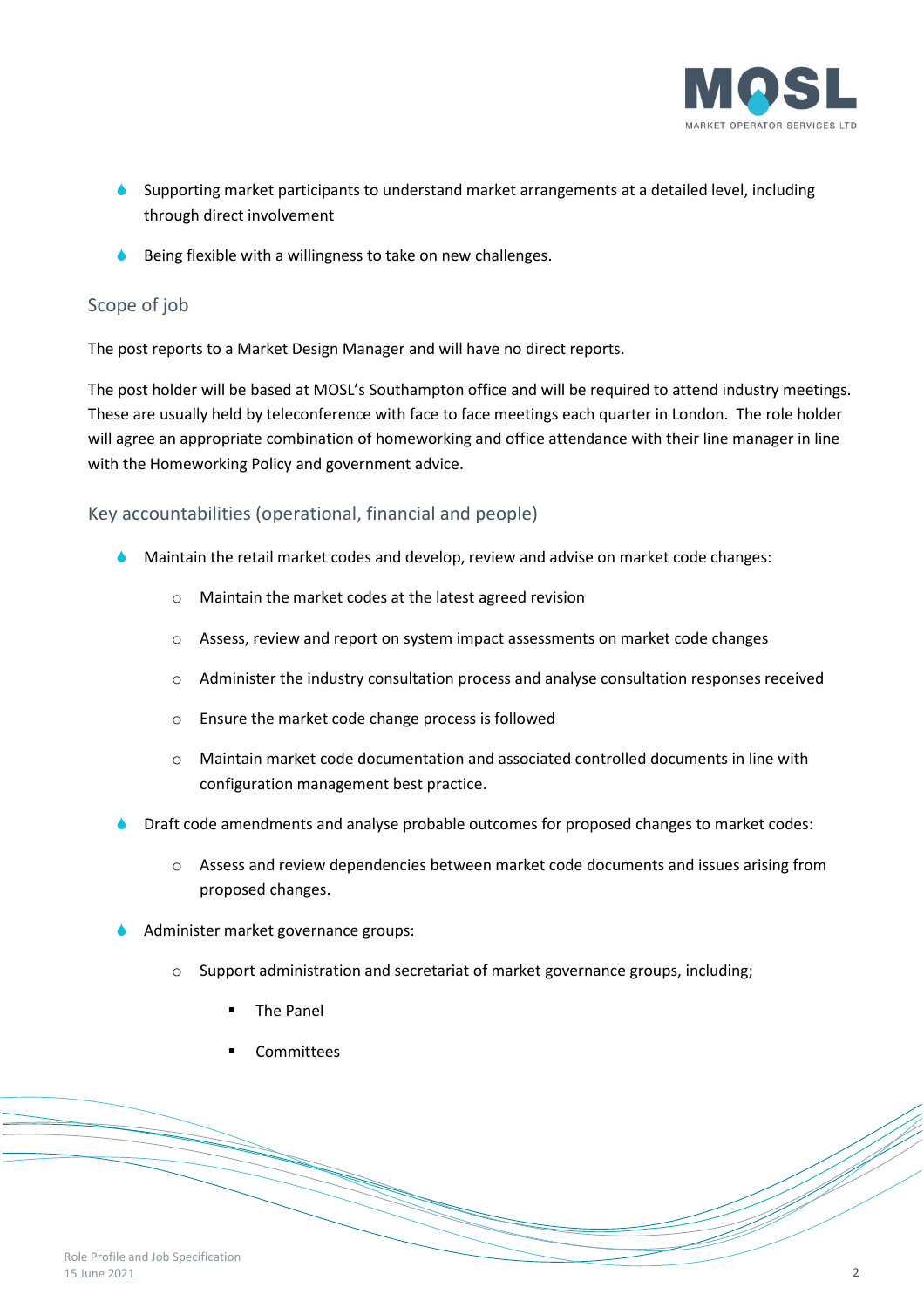

- Code change sub-groups.
- $\circ$  Ensure that agendas, papers, minutes and actions are prepared and circulated in an accurate and timely manner
- o Publish outputs from market governance groups according to agreements and in line with Market Operator Obligations.
- Market Design Architecture:
	- o Capture business requirements arising from proposed changes
	- o Review requirements documentation and functional design documentation developed by MOSL's service provider(s).
- Support and advise on statutory changes:
	- o Advise on the likely impact of changes upon the business.
- Market Alignment:
	- o Develop understanding of changes across markets and other utilities and align codes and processes in accordance with best practice.

#### Personal profile

#### Knowledge

- Business process mapping and requirements gathering
- Understanding of market/industry codes would be an advantage
- Understanding of project or change management controls would be an advantage.

### Skills

- Ability to analyse complex situations and develop considered options and responses
- Ability to articulate complex options clearly and concisely to senior decision makers
- Excellent interpersonal skills with the ability to negotiate and influence effectively
- Excellent written skills are vital.